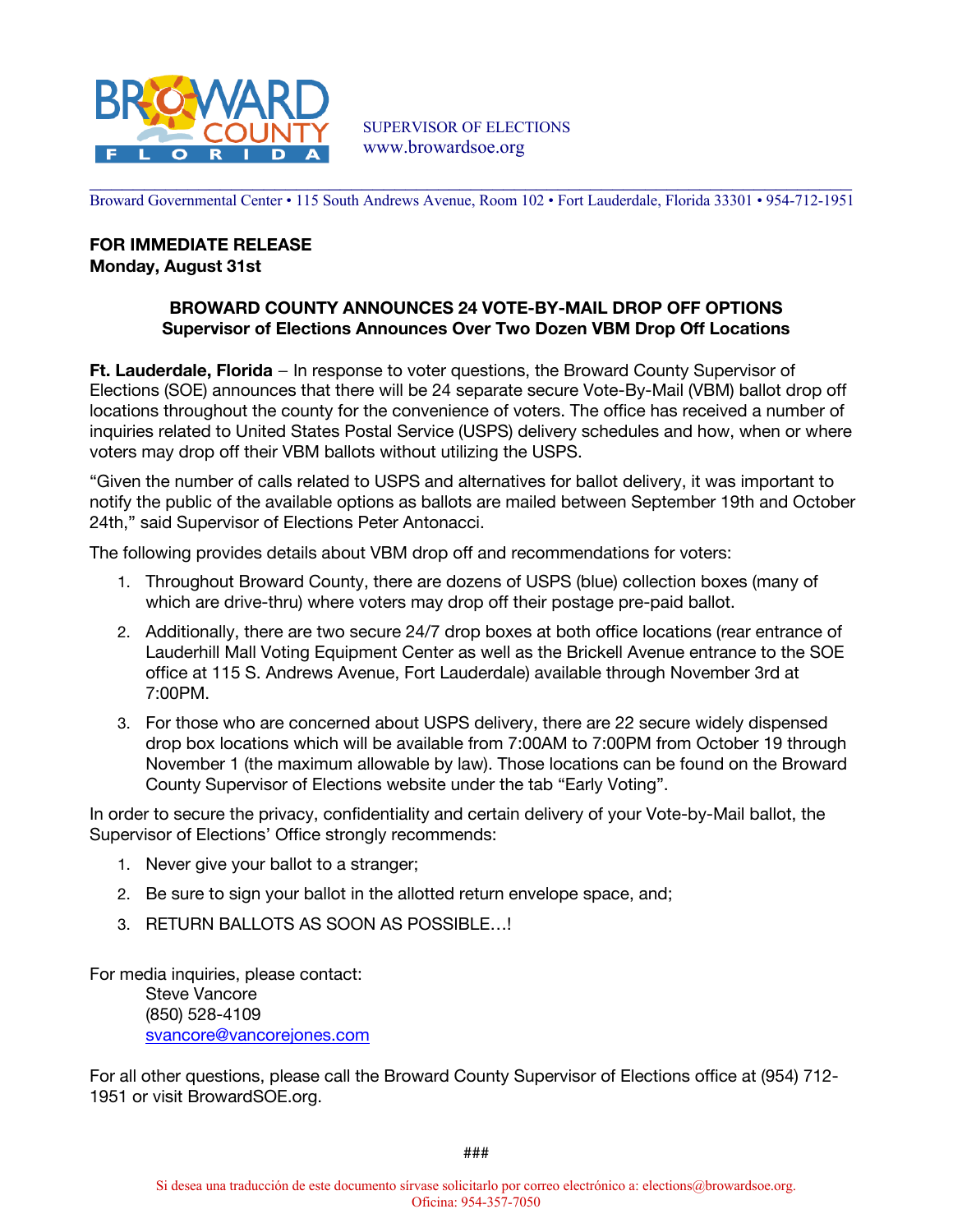

SUPERVISOR OF ELECTIONS www.browardsoe.org

Broward Governmental Center • 115 South Andrews Avenue, Room 102 • Fort Lauderdale, Florida 33301 • 954-712-1951

## **BROWARD COUNTY EARLY VOTING LOCATIONS AND VBM DROP OFF MAP**

**African-American Research Library** 2650 Sistrunk Boulevard Ft. Lauderdale, Florida 33311

**Broward Health North** Conference Room 201 E. Sample Road Deerfield Beach, Florida 33064

**Coral Ridge Mall** North or Northwest Entrance 3200 N. Federal Highway Ft. Lauderdale, Florida 33306

**Davie/Cooper City Library** 4600 SW 82nd Avenue Davie, Florida 33328

## **Emma Lou Olson Civic Center**

1801 NE 6th St. Pompano Beach, Florida 33060

**Ft. Lauderdale Branch Library** 1300 E. Sunrise Boulevard Room 130 Ft. Lauderdale, Florida 33304

**Hallandale Beach Cultural Community Center** 410 SE 3rd Street Hallandale Beach, Florida 33009

**Miramar Branch Library** 2050 Civic Center Place Miramar, Florida 33025

**Hollywood Branch Library** 2600 Hollywood Boulevard Hollywood, Florida 33020

**Nob Hill Soccer Club** 10200 Sunset Strip Sunrise, Florida 33322

**North Regional Library** 1100 Coconut Creek **Boulevard** Coconut Creek, Florida 33066

**Northwest Regional Library** 3151 University Drive Coral Springs, Florida 33065

**Nova Southeastern University (Alvin Sherman Library)** 3301 Ray Ferrero Jr. Boulevard. Davie, Florida 33314

**Pine Trails Park Amphitheater** 10555 Trails End Parkland, Florida 33076 **E Pat Larkins Community Center** 520 Martin Luther King **Boulevard** Pompano Beach, Florida 33060

**Lauderhill Mall** 1519 NW 40th Ave Lauderhill, Florida 33313

**South Regional Library** 7300 Pines Boulevard Pembroke Pines, Florida 33024

**Southwest Regional Library** 16835 Sheridan Street Pembroke Pines, Florida 33331

**Tamarac Branch library** 8701 W. Commercial Boulevard Tamarac, Florida 33321

**West Regional Library** 8601 W. Broward Boulevard Plantation, Florida 33324

**Weston Branch library** 4205 Bonaventure **Boulevard** Weston, Florida 33332

**Women's Club of Wilton Manors** 600 NE 21st Court Wilton Manors, Florida 33305